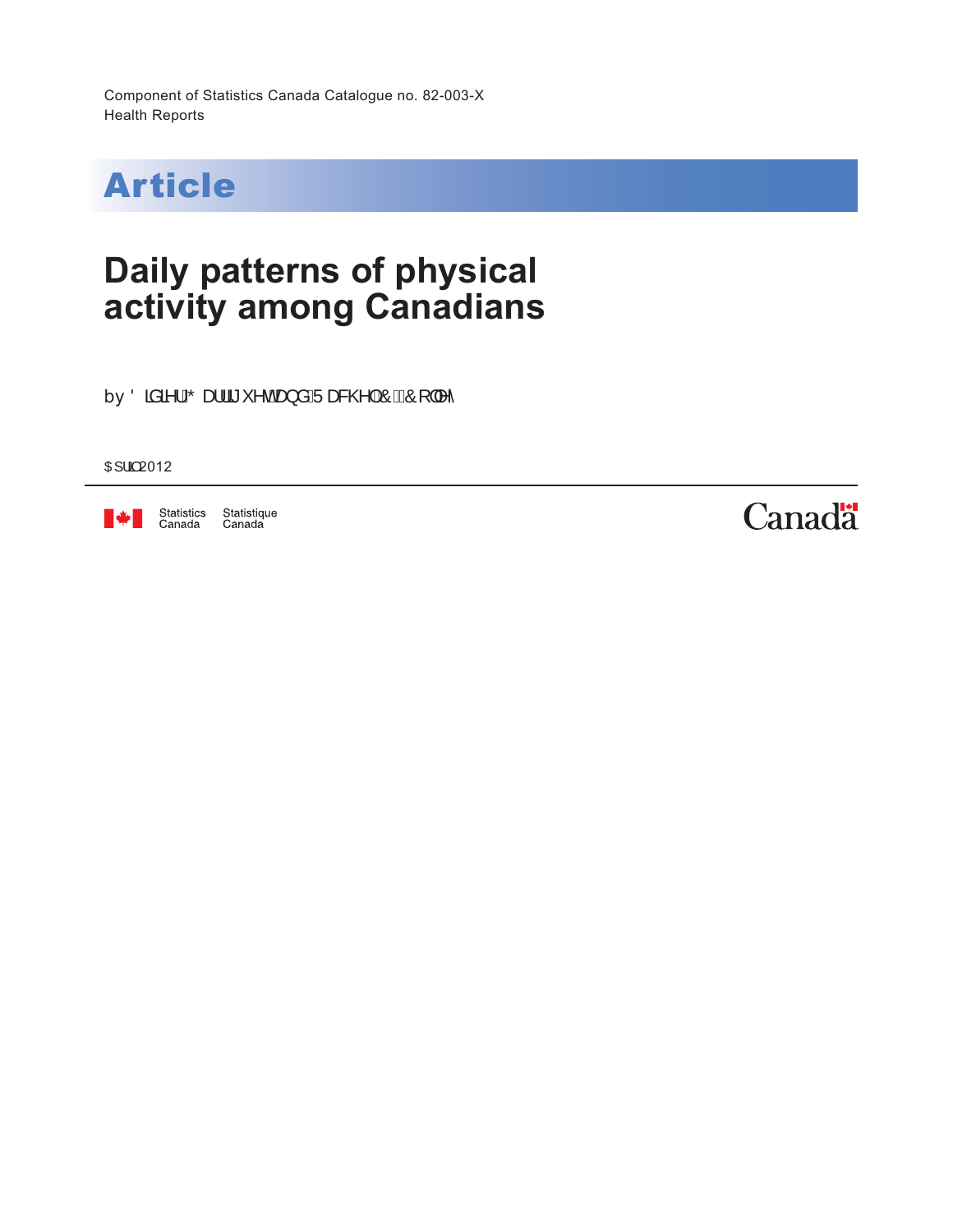# **Daily patterns of physical activity among Canadians**

*by Didier Garriguet and Rachel C. Colley*

#### **Abstract**

The 2007 to 2009 Canadian Health Measures Survey (CHMS) collected directly measured physical activity on seven consecutive days for a representative sample of the population aged 6 to 79. Based on the CHMS, half of the active minutes in a day are accumulated between 11:00 a.m. and 5:00 p.m. For children, the most active period is lunch-time (11:00 a.m. to 1:00 p.m.), and for teenagers aged 15 to 19, the after-school period (3:00 p.m. to 5:00 p.m.). Children and youth are more active on weekdays than on weekends. Active children and youth tend to accumulate more minutes of moderate-to-vigorous physical activity after school, whereas active adults do so at lunch time.

#### **Key words**

Accelerometer, Actical, activity monitor, body mass index, body weight, exercise

#### **Authors**

Didier Garriguet (1-613-951-7187; didier. garriguet@statcan.gc.ca) is with the Health Analysis Division at Statistics Canada, Ottawa, Ontario, K1A 0T6. Rachel C. Colley (1-613-737- 7600 ext. 4118; rcolley@cheo.on.ca) is with the Children's Hospital of Eastern Ontario Research Institute and the Health Analysis Division at Statistics Canada.

anadian children and youth are more active C anadian children and youth are more active<br>
on weekdays than on weekends, while adults have relatively consistent levels of physical activity regardless of the day of the week. At all ages, but particularly among children and youth, most physical activity occurs between 11:00 a.m. and 5:00 p.m., with distinct peaks at lunch time and in the afternoon just after school or work. Time-stamped objective measurement tools allow researchers to determine not only who is doing enough to meet physical activity guidelines, but also when that activity is occurring.

Until recently, population-level trends in physical activity were estimated using self-report surveys and questionnaires, an approach that is subject to recall error and bias.<sup>1-3</sup> By contrast, the 2007 to 2009 Canadian Health Measures Survey (CHMS) used accelerometers to obtain objective measures of physical activity and sedentary behaviour.<sup>4-6</sup> Accelerometers provide minute-byminute data about steps taken and movement intensity (sedentary to vigorous).

This article identifies the times during the day when people engage in moderateto-vigorous physical activity (MVPA), based on accelerometer measures over seven consecutive days (see *The data*). Minutes of MVPA are reported for twohour intervals from 7:00 a.m. to 9:00 p.m., by age group and sex for weekdays and weekends. Patterns of physical activity among the most and least active in the population are also described.

#### **Daily pattern of physical activity**

For children and youth, weekdays during lunch hour and after school have been identified as periods when physical activity is high, based on self-reports,7 pedometers,<sup>8</sup> and accelerometers.<sup>9</sup> Sex differences in the timing of physical activity have also been observed.10

Regardless of the person's age, half of all active minutes (at least moderately active) are accumulated between 11:00 a.m. and 5:00 p.m. (Table 1). MVPA accumulation is minimal at night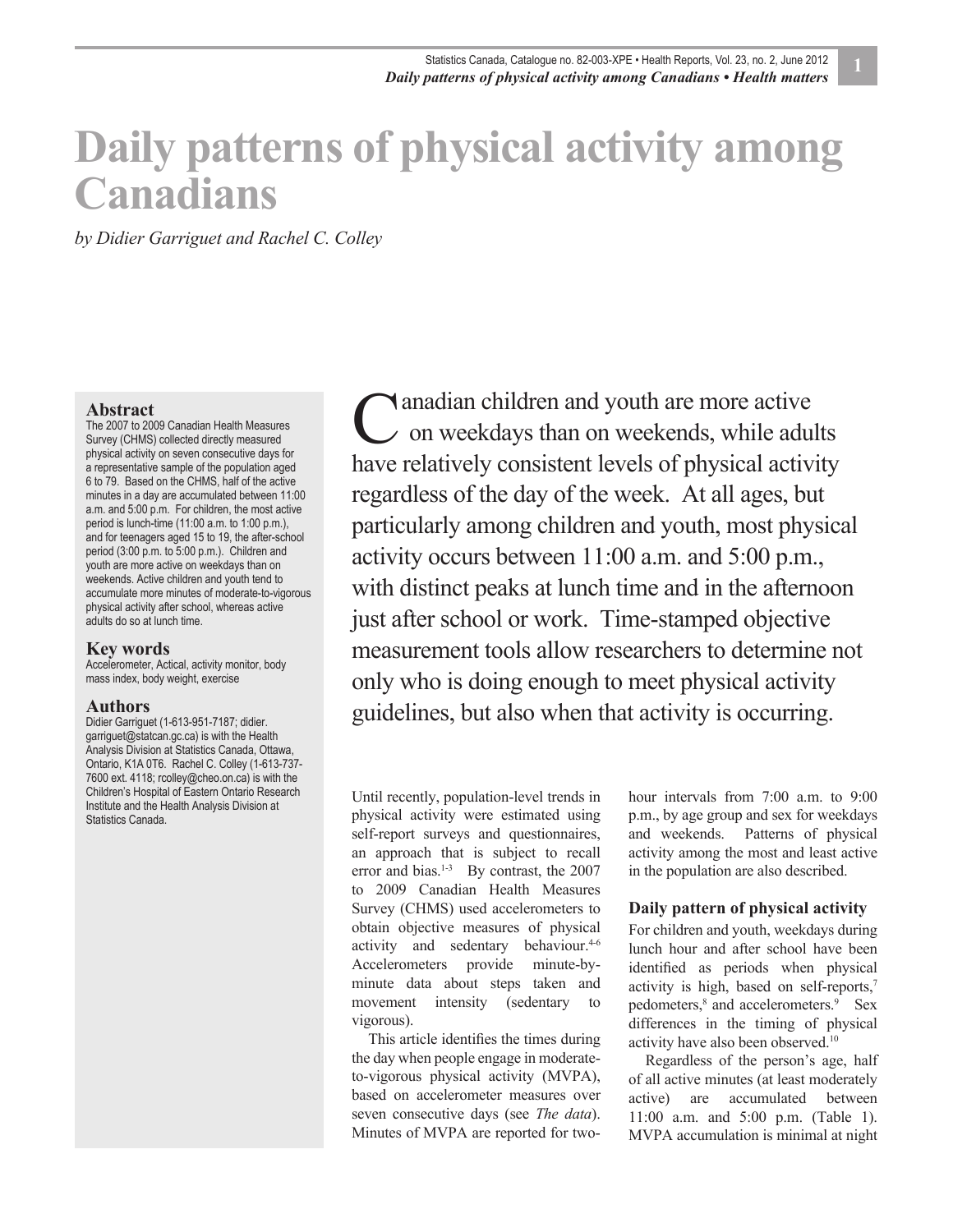#### **Table 1**

**Average daily minutes of moderate-to-vigorous physical activity, by age group, sex and time of day, household population aged 6 to 79, Canada, 2007 to 2009**

| Age group<br>and sex | Time of day              |                                |                               |                               |                             |                               |                               |                            |
|----------------------|--------------------------|--------------------------------|-------------------------------|-------------------------------|-----------------------------|-------------------------------|-------------------------------|----------------------------|
|                      | 7:00 a.m. to<br>8:59a.m. | $9:00$ a.m. to<br>$10:59$ a.m. | 11:00 a.m. to<br>$12:59$ p.m. | $1:00$ p.m. to<br>$2:59$ p.m. | 3:00 p.m. to<br>$4:59$ p.m. | $5:00$ p.m. to<br>$6:59$ p.m. | $7:00$ p.m. to<br>$8:59$ p.m. | $9:00$ p.m. to<br>6:59a.m. |
| 6 to 10              |                          |                                |                               |                               |                             |                               |                               |                            |
| Boys                 | 4.0                      | $9.0*$                         | 13.1                          | 11.5                          | 11.4                        | 10.3                          | 8.1 <sup>E</sup>              | F                          |
| Girls                | 3.1                      | 7.1                            | 11.4                          | 9.4                           | 9.8                         | 8.6                           | 6.8                           | 1.8 <sup>E</sup>           |
| 11 to 14             |                          |                                |                               |                               |                             |                               |                               |                            |
| Boys                 | 4.1                      | 5.1                            | 11.1                          | 9.0                           | 10.8                        | 9.0                           | 7.3                           | 3.0                        |
| Girls                | 3.2                      | 4.6                            | 7.6                           | 7.4                           | 9.2                         | 6.4                           | 6.2                           | $2.5^E$                    |
| 15 to 19             |                          |                                |                               |                               |                             |                               |                               |                            |
| Men                  | 4.4                      | $5.1*$                         | $7.9*$                        | 7.5                           | 9.6                         | 6.8                           | 5.7                           | 6.1                        |
| Women                | 3.4                      | 3.2                            | 5.6                           | 6.2                           | 7.8                         | 4.4                           | 4.4                           | 4.2                        |
| 20 to 39             |                          |                                |                               |                               |                             |                               |                               |                            |
| Men                  | 2.7                      | 3.3                            | $4.9*$                        | 4.6                           | 4.7                         | 4.8                           | $3.7*$                        | 3.8                        |
| Women                | 2.3 <sup>E</sup>         | 2.9                            | 3.4                           | 3.5                           | 3.6                         | 3.3                           | 2.5                           | 2.9                        |
| 40 to 59             |                          |                                |                               |                               |                             |                               |                               |                            |
| Men                  | 2.7                      | 3.6                            | 4.4                           | 3.8                           | 3.8                         | 3.1                           | 2.4                           | $2.8\,$                    |
| Women                | 1.9 <sup>E</sup>         | 2.9                            | 3.7                           | 3.3                           | 3.0                         | 2.8                           | 2.1                           | 1.8                        |
| 60 to 79             |                          |                                |                               |                               |                             |                               |                               |                            |
| Men                  | 1.6                      | 2.5                            | 3.0 <sup>E</sup>              | 2.9 <sup>E</sup>              | $2.5^E$                     | 1.7 <sup>E</sup>              | 1.3 <sup>E</sup>              | $1.5*$                     |
| Women                | 1.5 <sup>E</sup>         | 2.2                            | 2.2                           | 2.3                           | 1.5                         | 1.1                           | 1.0                           | 0.5 <sup>E</sup>           |

significantly different from females in same age group (p<0.05)

E use with caution

F too unreliable to be published **Source:** 2007 to 2009 Canadian Health Measures Survey.

### *The data*

The data are from the 2007 to 2009 Canadian Health Measures Survey (CHMS), which collected physical measurements for the household population aged 6 to 79. The survey excluded residents of Indian Reserves, Crown lands, institutions and certain remote regions, and full-time members of the Canadian Forces. Approximately 96% of Canadians were represented. Data were collected at 15 sites across Canada from March 2007 through February 2009. Ethics approval to conduct the survey was obtained from Health Canada's Research Ethics Board.<sup>11</sup> Details about the CHMS are available elsewhere.<sup>3</sup>

Participants were interviewed at home before visiting a mobile examination centre for a series of physical measurements. Upon completion of that visit, ambulatory respondents were asked to wear an Actical accelerometer (Phillips – Respironics, Oregon, USA) over their right hip on an elasticized belt during their waking hours for seven consecutive days. The Actical (dimensions: 2.8 x 2.7 x 1.0 centimetres; weight: 17 grams) measures and records time-stamped acceleration in all directions, providing an index of physical activity intensity. The digitized values are summed over a user-specified interval of 1 minute, resulting in a count value per minute. Accelerometer signals are also recorded as steps per minute. The Actical has been validated for measuring physical activity in adults<sup>12</sup> and children,<sup>13,14</sup> and step counts in adults and children.<sup>15</sup>

The monitors were initialized to start collecting data at midnight following the mobile examination centre visit. The data being recorded were not accessible by the respondents who were wearing the devices. The monitors were returned to Statistics Canada in a prepaid envelope, where the data were downloaded and the monitor was checked to determine if it was still within the manufacturer's calibration specifications.<sup>4</sup>

A total of 4,440 respondents returned the accelerometer with at least four valid days. A valid day was defined as having 10 or more hours of wear time. Wear time was determined by subtracting nonwear time from 24 hours. Nonwear time was defined as at least 60 consecutive minutes of zero counts, with allowance for 2 minutes of counts between 0 and 100. For each minute, the level of movement intensity—sedentary, light, and moderate-to-vigorous (MVPA)—was based on cut-points corresponding to intensity level. The MVPA threshold was set at 1,500 for children and youth aged 6 to 19,13 and at 1,535 for adults aged 20 to 79.<sup>16</sup> Minutes were summed by time period, defined as 7:00 to 8:59 a.m., 9:00 to 10:59 a.m., 11:00 a.m. to 12:59 p.m., 1:00 to 2:59 p.m., 3:00 to 4:59 p.m., 5:00 to 6:59 p.m., 7:00 to 8:59 p.m. and 9:00 p.m. to 6:59 a.m. and averaged over the number of valid days. The final response rate for having a minimum of four valid days was 41.8% (69.6% for selected household x 88.1% for selected person x 84.2% for mobile examination centre visit x 80.8% for valid accelerometer results).

Weekend estimates result from average minutes of MVPA on valid Saturday and Sunday, and weekday estimates, from average minutes of MVPA on valid Monday through Friday. Terciles of MVPA represent the weighted 33.3% and 66.6% of daily average of MVPA. Terciles were calculated by age group and sex.

Height was measured to the nearest 0.1 cm using a ProScale M150 digital stadiometer (Accurate Technology Inc., Fletcher, USA), and weight was measured to the nearest 0.1 kg with a Mettler Toledo VLC with Panther Plus terminal scale (Mettler Toledo Canada, Mississauga, Canada).<sup>17</sup> Body mass index (BMI) was calculated as weight (kg) divided by squared height (m) and was classified according to published BMI thresholds: normal (18.5 to 24.9 kg/m<sup>2</sup>), overweight (25.0 to 29.9 kg/m<sup>2</sup>), and obese (30.0 kg/m<sup>2</sup> or more) for adults.<sup>18,19</sup>

To account for survey design effects of the CHMS, standard errors, coefficients of variation, and 95% confidence intervals were estimated using the *bootstrap* technique.<sup>17,20,21</sup> Statistical significance was set at a *p* value of 0.05. Bonferroni adjustments were performed when comparing the different time periods. The number of degrees of freedom was specified as 11 to account for the CHMS sample design.<sup>17</sup>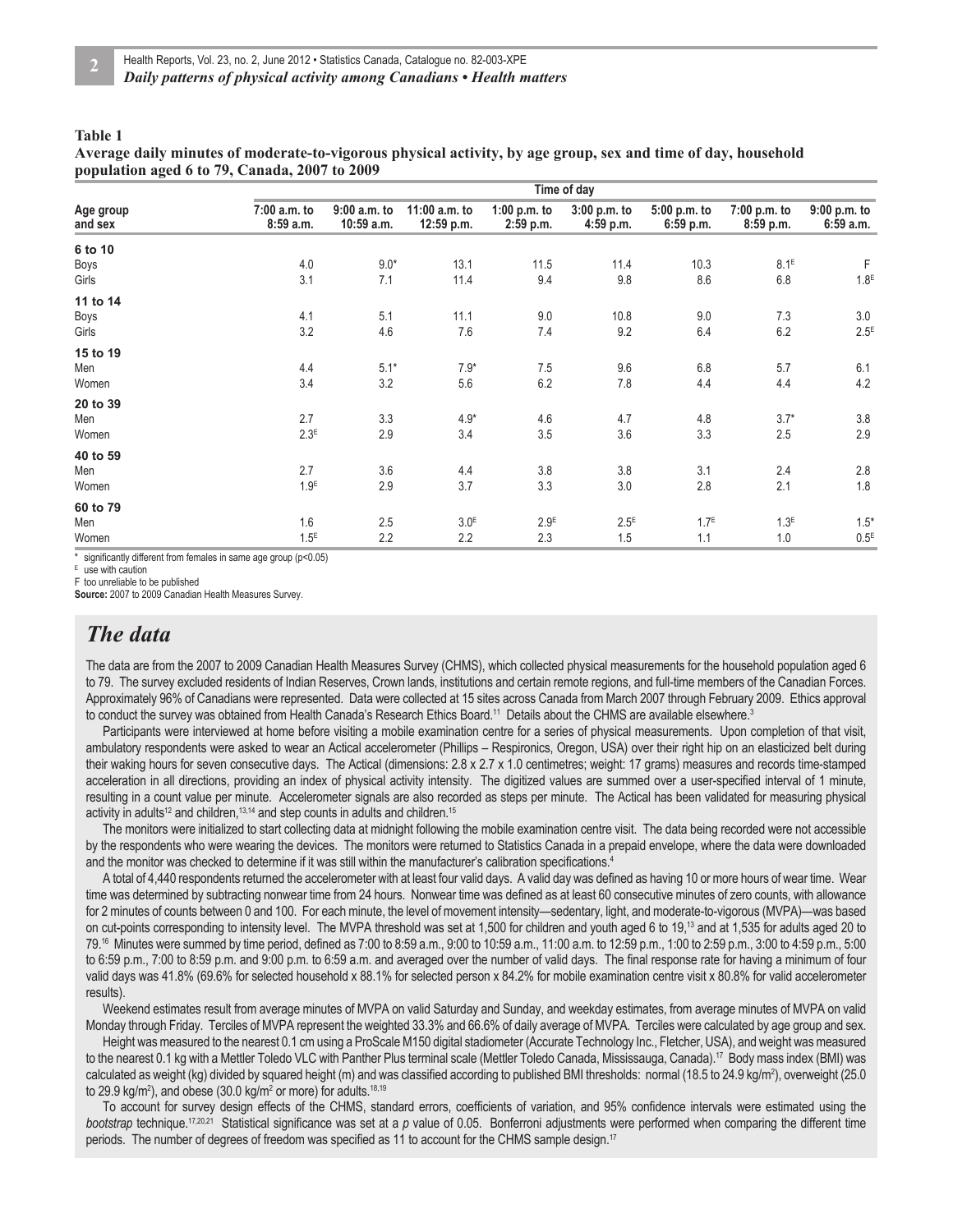(9:00 p.m. to 7:00 a.m.), ranging from 30 seconds to 6 minutes.

On average, males accumulate more MVPA than do females,  $5,6$  a difference that generally persists throughout the day. Among children aged 6 to 10 and teens aged 15 to 19, boys are significantly more active than girls during the midmorning period (9:00 to 11:00 a.m.). At ages 15 to 39, men are significantly more active than women at lunch time (11:00 a.m. to 1:00 p.m.). And at ages 20 to 39, men are significantly more active than women in the early evening (7:00 to 9:00 p.m.).

For children aged 6 to 10, the most active period of the day is lunch time, while for adolescents and older teenagers, physical activity peaks from 3:00 to 5:00 p.m., particularly among 15- to 19-yearolds (Figure 1). Compared with the younger age groups, adults accumulate fewer minutes of MVPA in every time period.

#### **Weekends and weekdays**

On average, children and youth aged 6 to 19 spend more time in MVPA on weekdays than on weekends (57 versus 47 minutes per day; data not shown). This difference largely reflects more MVPA between 7:00 a.m. and 1:00 p.m. on weekdays (Figure 2). Even based on the percentage of time devoted to MVPA, weekdays are still more active than weekends, meaning that the differences are not due to less time wearing the accelerometer on weekends (data not shown).

Despite a popular assumption that adults are "weekend warriors" (accumulate the bulk of their MVPA on weekends, but are sedentary throughout the week), studies in the United States indicate that only 1% to 3% of adults fall into this category. $22,23$  As well, in the CHMS results, no significant difference emerged in the average time adults spend in MVPA on weekdays versus weekends for the entire day (25 minutes on weekdays, 22 minutes on weekends; data not shown) or for any part of it.







significantly different from 11- to 14-year olds (p<0.05)

significantly different from 15- to 19-year olds (p<0.05)

**Source:** 2007 to 2009 Canadian Health Measures Survey.

#### **Figure 2**

†

**Average daily minutes of moderate-to-vigorous physical activity, by weekday/ weekend and time of day, household population aged 6 to 79, Canada, 2007 to 2009**



significantly different from weekends (p<0.05)

E use with caution

**Source:** 2007 to 2009 Canadian Health Measures Survey.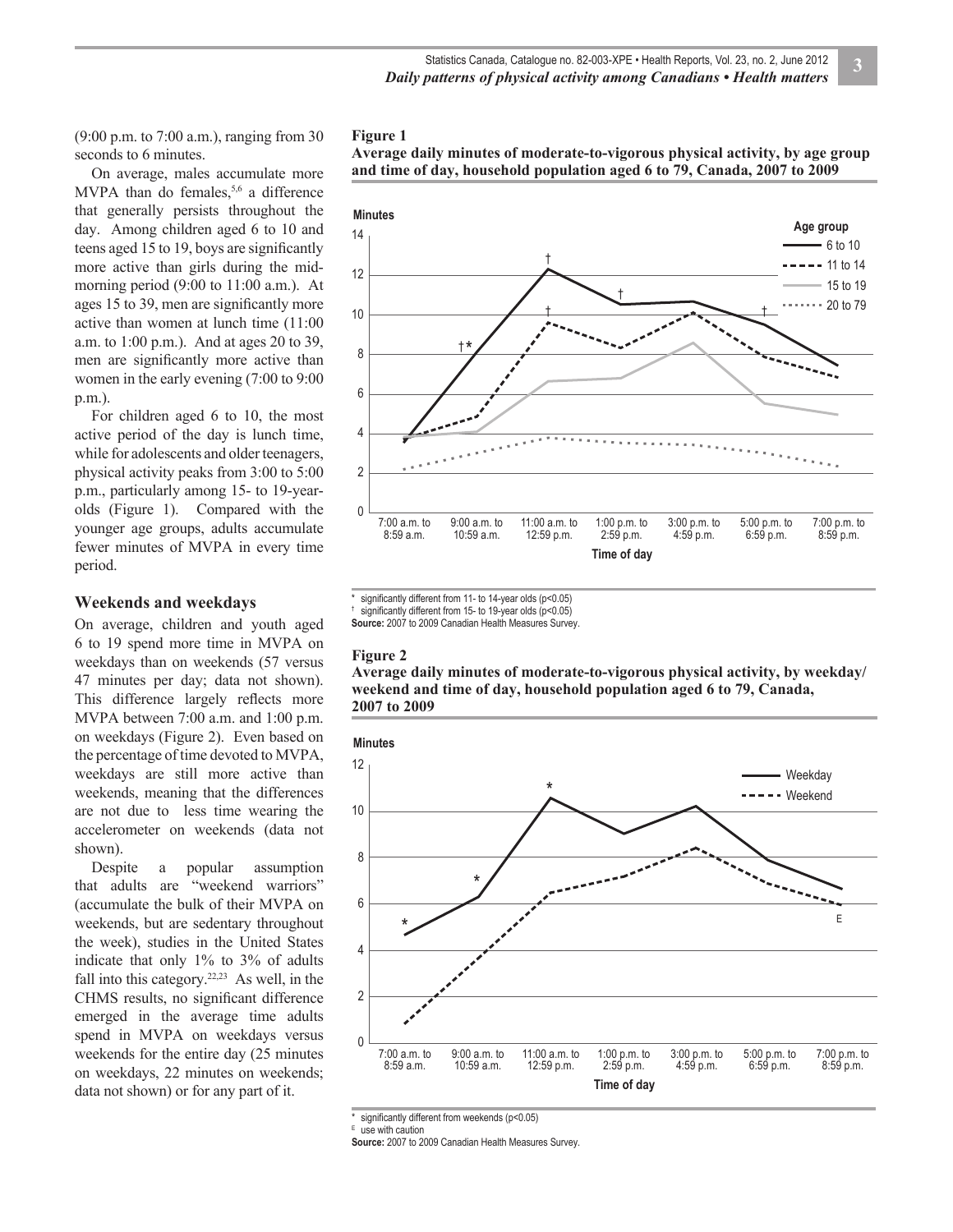#### **Figure 3**

**Average daily minutes of moderate-to-vigorous physical activity, by activity tercile and time of day, household population aged 6 to 19 and 20 to 79, Canada, 2007 to 2009**



Note: All results for a given activity level differ significantly from the other two activity levels. **Source:** 2007 to 2009 Canadian Health Measures Survey.

#### **Most and least active**

Fewer than 10% of children and youth meet the current guideline of 60 minutes of MVPA a day.<sup>6</sup> Physical activity levels are also low in adults, with 15% of them accumulating 150 minutes of MVPA in 10-minute bouts per week.<sup>5</sup>

For each age group and by sex, the population was divided into terciles according to MVPA: "least active" (the third with the lowest daily average minutes of MVPA); "most active" (the third with the highest daily average minutes of MVPA); and "medium active" (the third falling in between). For example, among boys aged 6 to 10, the least active accumulate less than 54 minutes of MVPA a day, and the most active, more than 79 minutes. For women aged 60 to 79, the least active accumulate less than 2.5 minutes of MVPA a day, and the most active, more than 12 minutes.

The most active group is not necessarily representative of people meeting physical activity guidelines. For instance, among children and youth aged 6 to 19, 18% of those in the most active group adhere to the guidelines (at least 60 minutes of MVPA a day on at least 6 days out of 7); less than 2% in the medium active and least active groups meet the guidelines. The trend is similar for more modest physical activity targets: close to half (46%) of the most active children and youth accumulate 30 minutes of MVPA a day 6 days a week, compared with 24% of the medium active group, and 5% of the least active group. For adults aged 20 to 79, 42% of the most active group meet the guideline of 150 minutes of MVPA a week; 3% of the medium active group do so, but none of the least active group.

Throughout the day, the most active children and youth accumulate more minutes of MVPA, compared with the other two terciles (Figure 3). The largest difference is just after school from 3:00 to 5:00 p.m.

Similarly, the most active adults accumulate more minutes of MVPA in every period of the day than do those who are less active. For the most active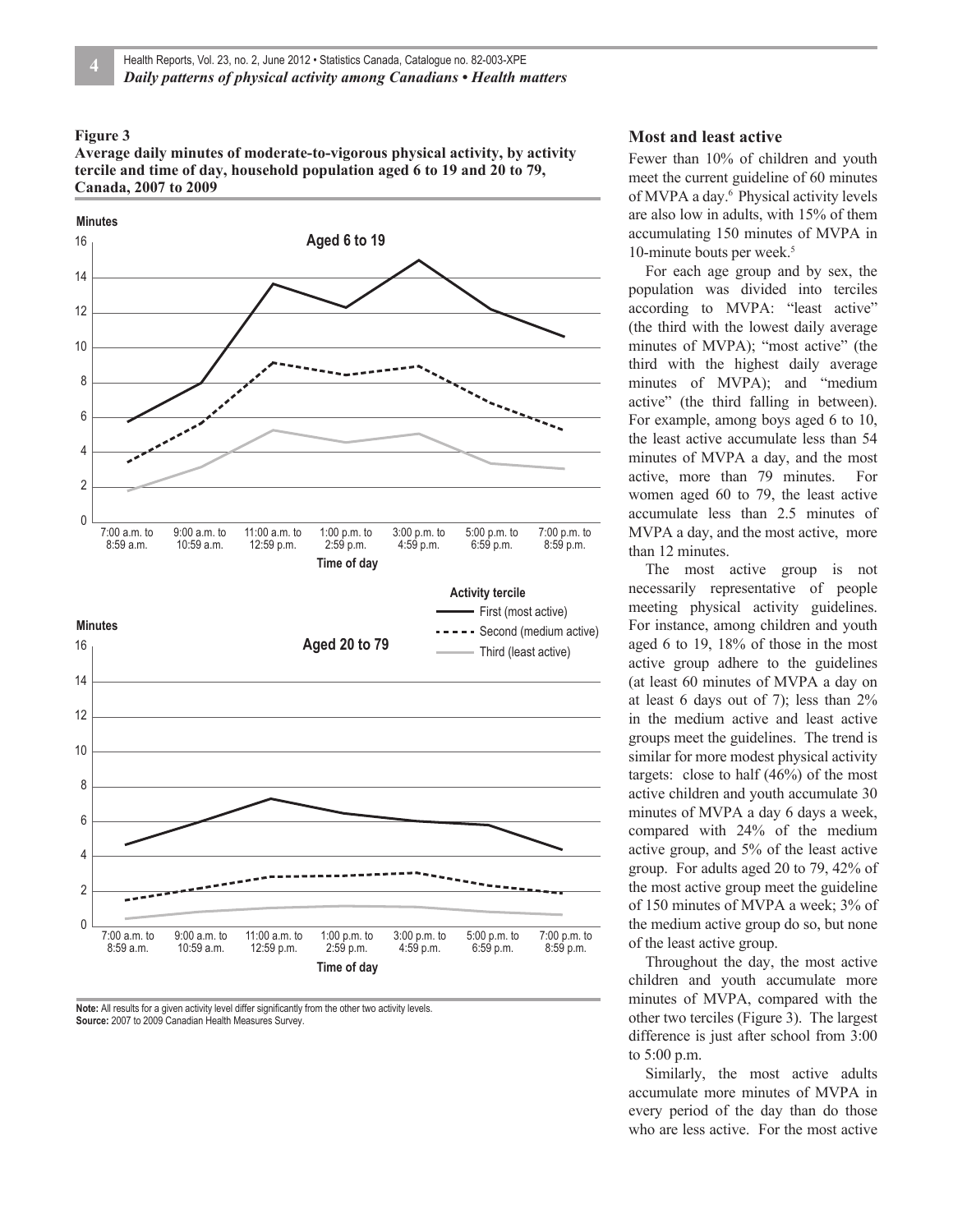#### **Figure 4**

**Average daily minutes of moderate-to-vigorous physical activity, by Body Mass Index category and time of day, household population aged 20 to 79, Canada, 2007 to 2009**



significantly different from normal weight (p<0.05) **Source:** 2007 to 2009 Canadian Health Measures Survey.

adults, minutes of MVPA peak at lunch time between 11:00 a.m. and 1:00 p.m. (Figure 3). This peak in physical activity was not observed for the average active and least active adults.

#### **Influence of obesity**

It has been suggested that the level of obesity can influence patterns of physical activity.24 According to the CHMS, overweight and obese males aged 6 to 79 accumulate fewer minutes of MVPA a day, on average, than do their normalweight contemporaries.<sup>5,6</sup> This is also true for females at ages 20 to  $79<sup>5</sup>$  but not at ages 6 to 19.<sup>6</sup> Obesity does not appear to affect the timing of MVPA accumulation among children and youth. However, among adults, the pattern of physical activity during the day (9:00 a.m. to  $7:00 \text{ p.m.}$ ) differs significantly for those in the normal weight range versus those who are overweight/obese (Figure 4). Specifically, the number of minutes of MVPA remains relatively high from lunch time through to dinner time among normal-weight adults, but declines after 3:00 p.m. among those who are obese.

#### **Conclusion**

Within-day timing and patterns of MVPA accumulation are useful in understanding variations in physical activity. Results of the 2007 to 2009 CHMS show that the most active individuals accumulate more minutes of MVPA in every period of the day, but especially at lunch time and in the late afternoon. ■